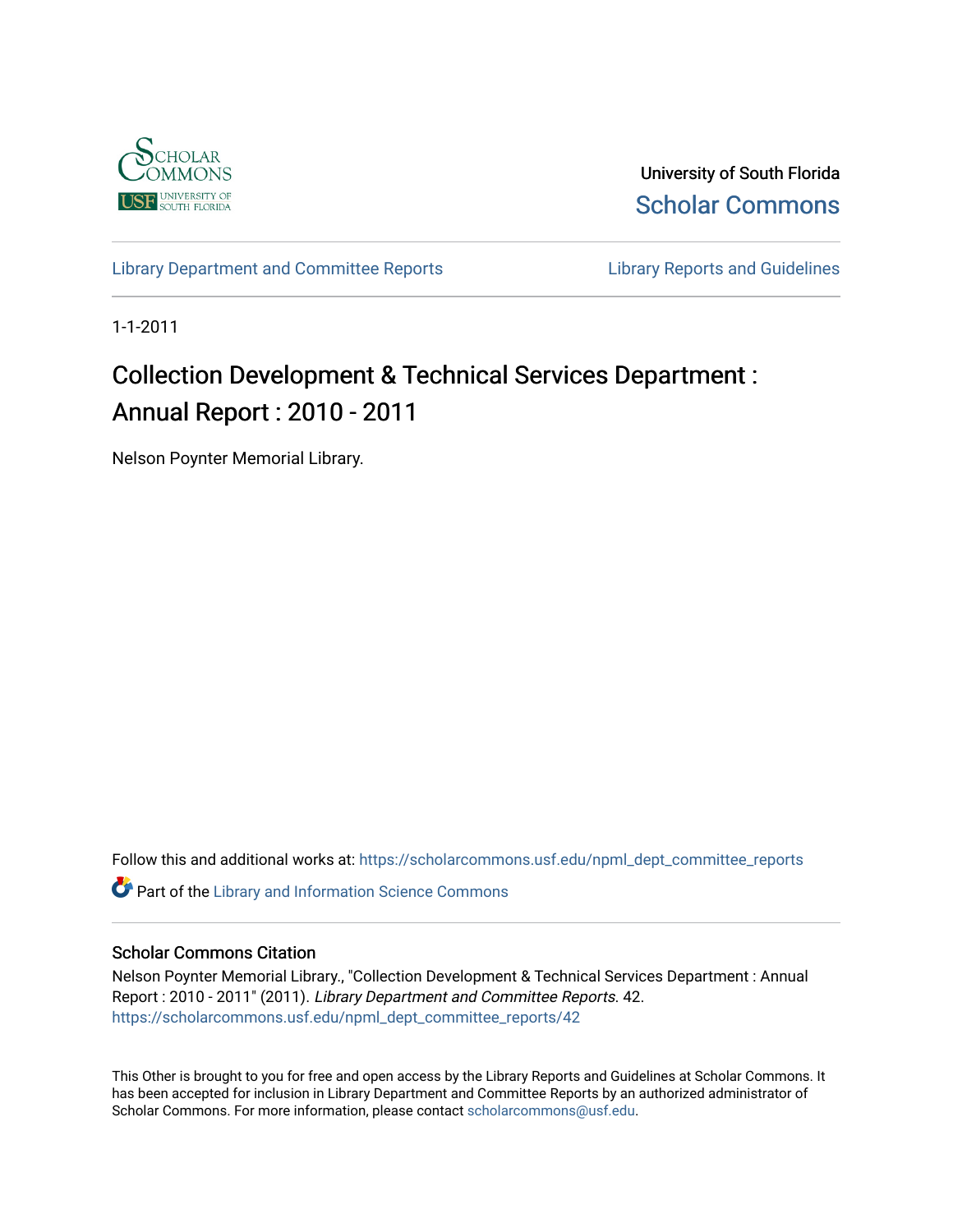## **Collection Development & Technical Services Department**

Annual Statistical Report FY 2010/2011

Statistics July 1, 2010 to June 30, 2011

| Monographs cataloged<br>Volumes:<br>Titles:                                            | 3,348<br>3,278 |                           |         |
|----------------------------------------------------------------------------------------|----------------|---------------------------|---------|
| Juvenile books cataloged<br>Volumes:<br>Titles:                                        | 135<br>135     |                           |         |
| <b>Total Books cataloged</b><br>Volumes:<br>Titles:                                    | 3,483<br>3,413 |                           |         |
| Media cataloged<br>Volumes:<br>Titles:                                                 | 598<br>552     |                           |         |
| Total Books & Media cataloged<br>Volumes:<br>Titles:                                   |                | 4,081<br>3,965            |         |
| Total Monographic Volumes 6/30/10:<br>Monographic Volumes Added:<br>Volumes withdrawn: |                | 238,031<br>3,483<br>4,703 |         |
| <b>Total Monographic Volumes 6/30/10:</b>                                              |                |                           | 236,793 |
| Media:<br>Video all formats 6/30/10:<br>Video Added:<br>Video Withdrawn:               |                | 598<br>142                | 7,916   |
| Video all formats 6/30/10:                                                             |                |                           | 8,656   |
| Sound recordings 6/30/10:<br>Sound recordings added:<br>Sound recordings withdrawn:    |                | 235<br>56                 | 1,532   |
| Sound recordings 6/30/10:                                                              |                |                           | 1,712   |
| Periodical issues received:<br>Claims placed:                                          | 2,832<br>68    |                           |         |